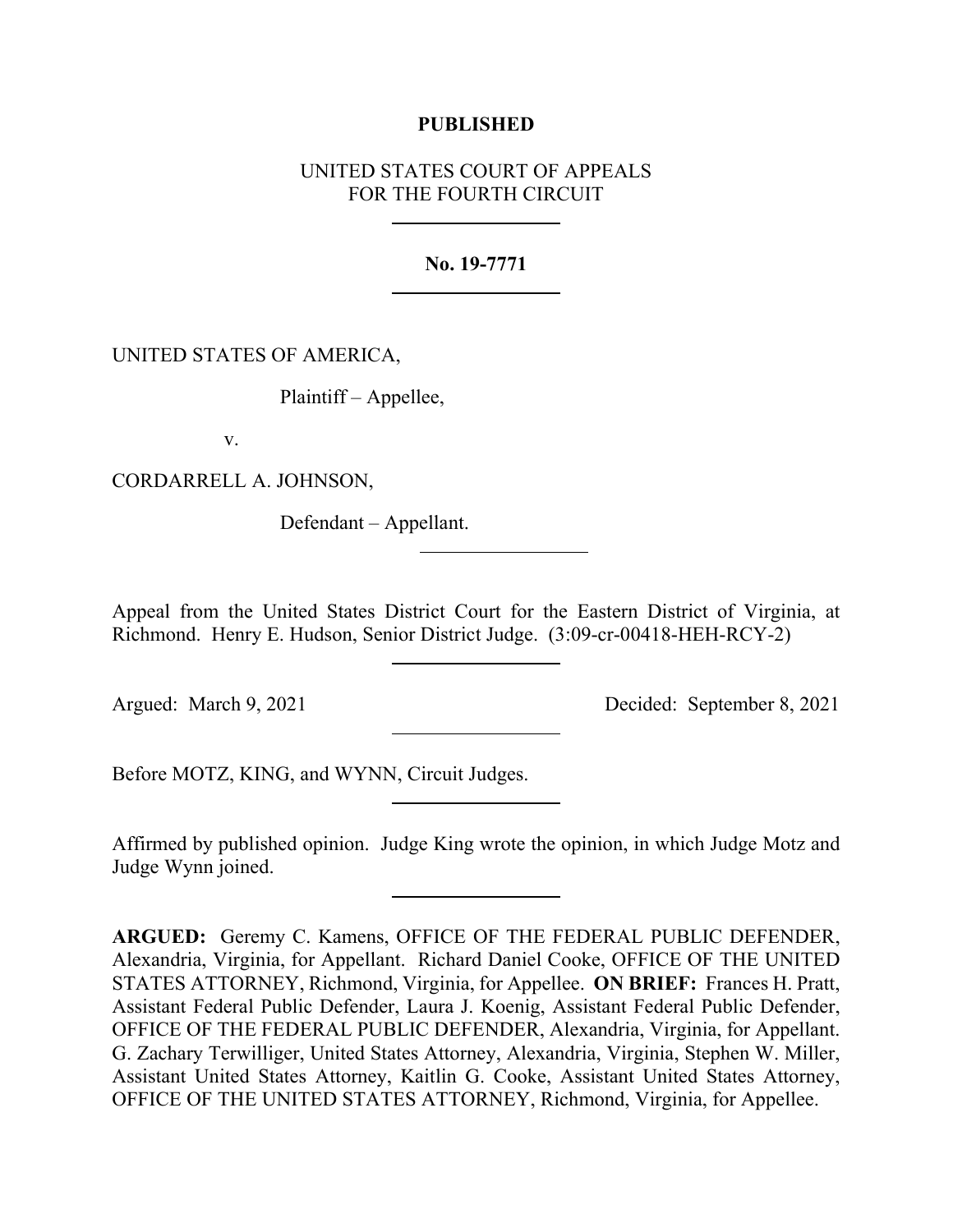KING, Circuit Judge:

In this appeal under the collateral order doctrine, appellant Cordarrell A. Johnson challenges the district court's denial in November 2019 of his claim that his reprosecution on two charges of 18 U.S.C. § 924(c) firearm offenses would contravene the Double Jeopardy Clause of the Fifth Amendment. Johnson pleaded guilty to the charged § 924(c) offenses in January 2010, but those convictions were vacated in September 2019 with the court's award of 28 U.S.C. § 2255 relief. The court has since decided that the Government may reprosecute Johnson on the  $\S 924(c)$  charges, along with other charges that had previously been dismissed pursuant to Johnson's plea agreement. As explained below, we affirm the only aspect of the court's decision presently before us: its ruling that Johnson can be reprosecuted on the two § 924(c) charges without running afoul of the Double Jeopardy Clause.

### I.

## $\mathbf{A}$ .

By the operative Superseding Indictment of January 19, 2010, the grand jury in the Eastern District of Virginia charged Johnson and a codefendant with a variety of offenses. *See United States v. Johnson (Cordarrell)*, No. 3:09-cr-00418 (E.D. Va. Jan. 19, 2010), ECF No. 37 (the "Indictment"). Johnson was charged in five of the Indictment's nine counts, as follows:

Conspiring in August and September 2009 to commit Hobbs Act robbery, in contravention of 18 U.S.C. § 1951(a) (Count One);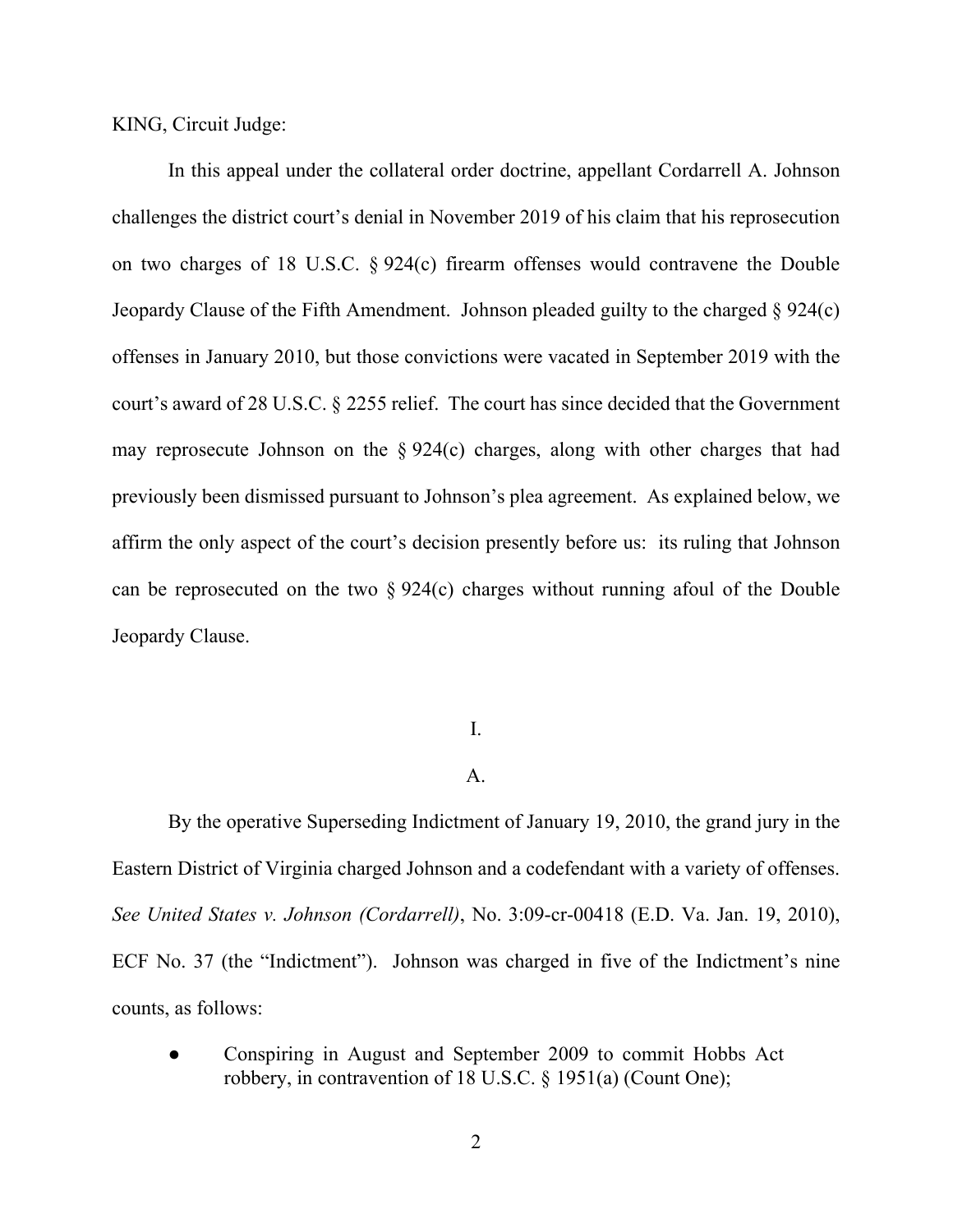- Committing Hobbs Act robbery of a Holiday Inn Express in Petersburg, Virginia, on September 28, 2009, in violation of § 1951(a) (Count Six);
- Possessing and brandishing a firearm on September 28, 2009, in furtherance of the offenses specified in Counts One and Six, in contravention of 18 U.S.C. § 924(c) (Count Seven);
- Committing Hobbs Act robbery of a Richmond, Virginia branch of M&T Bank on September 28, 2009, in violation of § 1951(a) (Count Eight); and
- Possessing and brandishing a firearm on September 28, 2009, in furtherance of the offenses specified in Counts One and Eight, in contravention of  $\S 924(c)$  (Count Nine).<sup>[1](#page-2-0)</sup>

On January 29, 2010, ten days after the Indictment was returned, Johnson entered into a plea agreement with the United States Attorney for eastern Virginia, pursuant to which Johnson agreed to plead guilty to the § 924(c) firearm offenses charged in Counts Seven and Nine. Section 924(c) is violated, in relevant part, when a person "uses or carries a firearm" "during and in relation to any crime of violence" or "possesses a firearm" "in furtherance of any such crime." *See*  $\S 924(c)(1)(A)$ . A  $\S 924(c)$  offense is punishable by at least five years of imprisonment, and the term of imprisonment for such an offense must run consecutively to any other term of imprisonment imposed, including any term of imprisonment for the predicate crime of violence. *Id.* § 924(c)(1)(A)-(D).

A defendant may plead guilty to a § 924(c) firearm offense without pleading guilty to the predicate crime of violence, so long as the district court has satisfied itself that there

<span id="page-2-0"></span><sup>&</sup>lt;sup>1</sup> Counts Six through Nine include allegations of aiding and abetting the charged offenses, in violation of 18 U.S.C. § 2.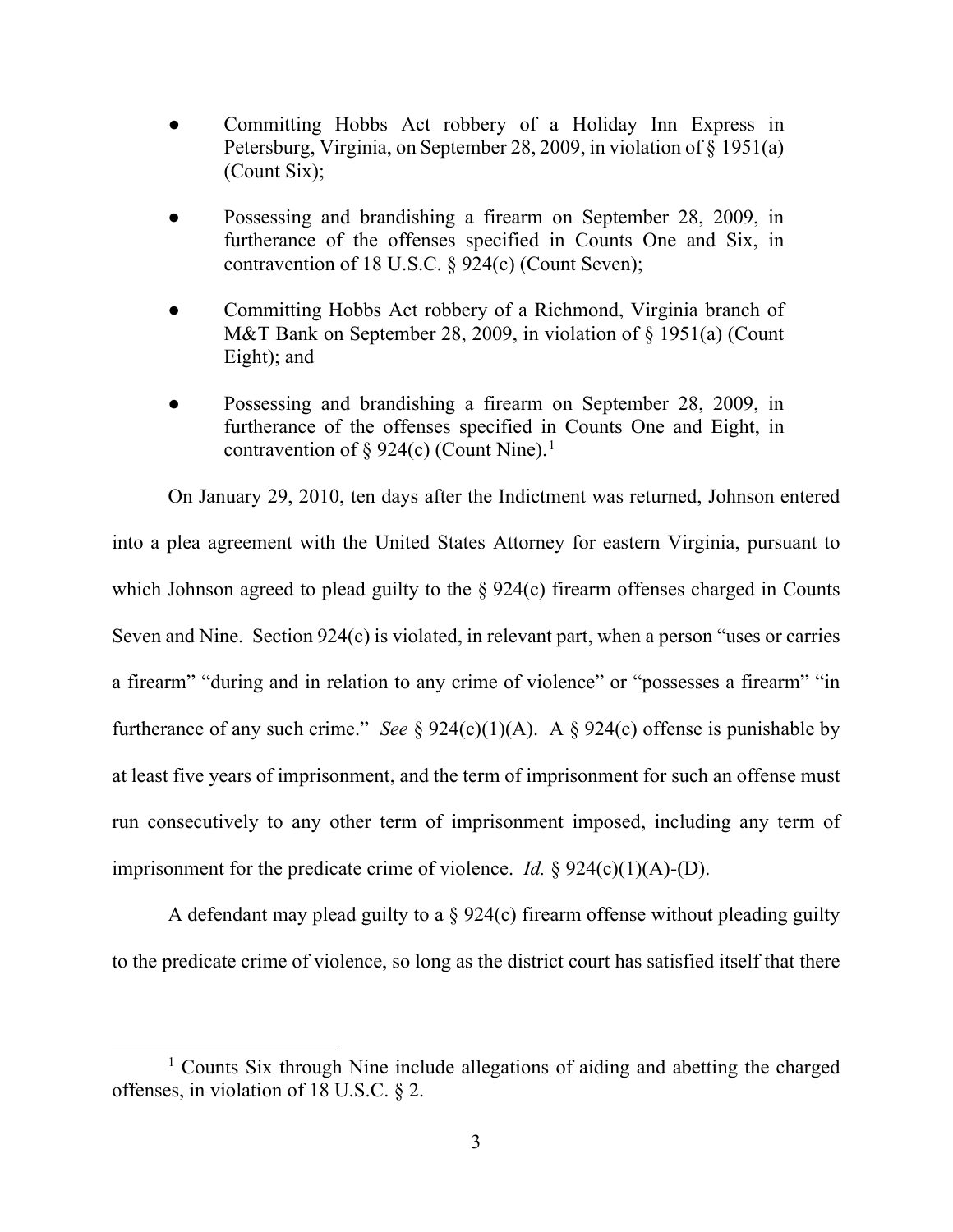is a factual basis for the plea, including a factual basis that the predicate crime of violence was committed. *See United States v. Crawley*, 2 F.4th 257, 264 (4th Cir. 2021). Significantly, the plea agreement between Johnson and the Government identified only a single purported crime of violence that served as the predicate for Johnson's guilty pleas to both Counts Seven and Nine — the Count One conspiracy to commit Hobbs Act robbery. Yet the Indictment alleged an additional predicate crime of violence for each of the § 924(c) charges — the Count Six Hobbs Act robbery for Count Seven and the Count Eight Hobbs Act robbery for Count Nine. And Johnson admitted in the statement of facts attached to the plea agreement not only that he participated in the Count One Hobbs Act conspiracy and used a firearm in furtherance thereof, but also that he committed the Count Six and Count Eight Hobbs Act robberies and used a firearm during and in relation to those crimes.

On the day of the plea agreement (January 29, 2010), Johnson appeared before the district court and entered pleas of guilty to the § 924(c) firearm offenses charged in Counts Seven and Nine. During the plea hearing, there was no discussion of the discrepancy between the plea agreement (which omitted the Hobbs Act robberies charged in Counts Six and Eight as predicate crimes of violence for Counts Seven and Nine) and the statement of facts attached thereto (wherein Johnson admitted conduct relevant to the Count Six and Count Eight Hobbs Act robbery predicates). Rather, Johnson generally confirmed the accuracy of the statement of facts, and the court then accepted Johnson's guilty pleas to the Count Seven and Count Nine § 924(c) offenses. Thereafter, in April 2010, the court sentenced Johnson to a total term of imprisonment of 384 months, consisting of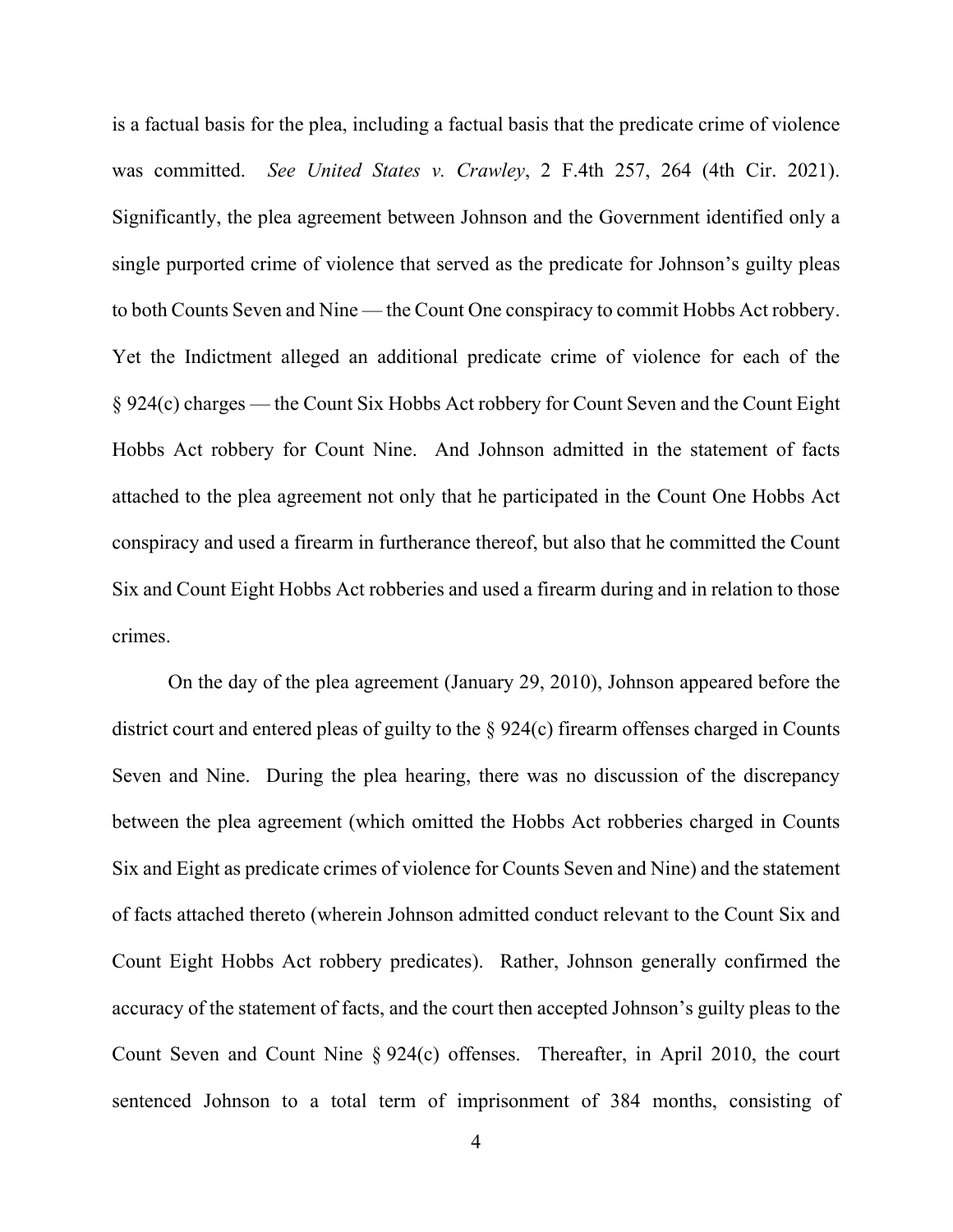consecutive terms of 84 months on Count Seven and 300 months on Count Nine. At the conclusion of the sentencing hearing, the court granted the Government's motion to dismiss the charges against Johnson in Counts One, Six, and Eight.

#### B.

Six years later, in June 2016, Johnson filed a 28 U.S.C. § 2255 motion in the Eastern District of Virginia, seeking to vacate his convictions of the 18 U.S.C. § 924(c) firearm offenses charged in Counts Seven and Nine of the Indictment. The theory of Johnson's § 2255 motion was that that the predicate crime specified in his plea agreement as to each of those counts — the Count One conspiracy to commit Hobbs Act robbery — no longer qualifies as a  $\S 924(c)$  $\S 924(c)$  $\S 924(c)$  "crime of violence."<sup>2</sup>

Johnson's § 2255 motion initially relied on the Supreme Court's 2015 decision in *Johnson (Samuel James) v. United States*, which held that the definition of "violent felony" in the Armed Career Criminal Act's residual clause, 18 U.S.C. § 924(e)(2)(B)(ii), is unconstitutionally vague. *See* 576 U.S. 591, 597 (2015); *see also* § 924(e)(2)(B)(ii) (defining "violent felony," in relevant part, as a felony that "otherwise involves conduct that presents a serious potential risk of physical injury to another"). In January 2019, with Johnson's § 2255 motion still pending, our en banc Court concluded in *United States v. Simms* that the definition of "crime of violence" in § 924(c)'s residual clause, § 924(c)(3)(B), is similarly unconstitutional. *See* 914 F.3d 229, 232 (4th Cir. 2019) (en

<span id="page-4-0"></span><sup>&</sup>lt;sup>2</sup> Johnson was proceeding pro se when he filed his  $\S$  2255 motion, but the district court later appointed counsel to represent him.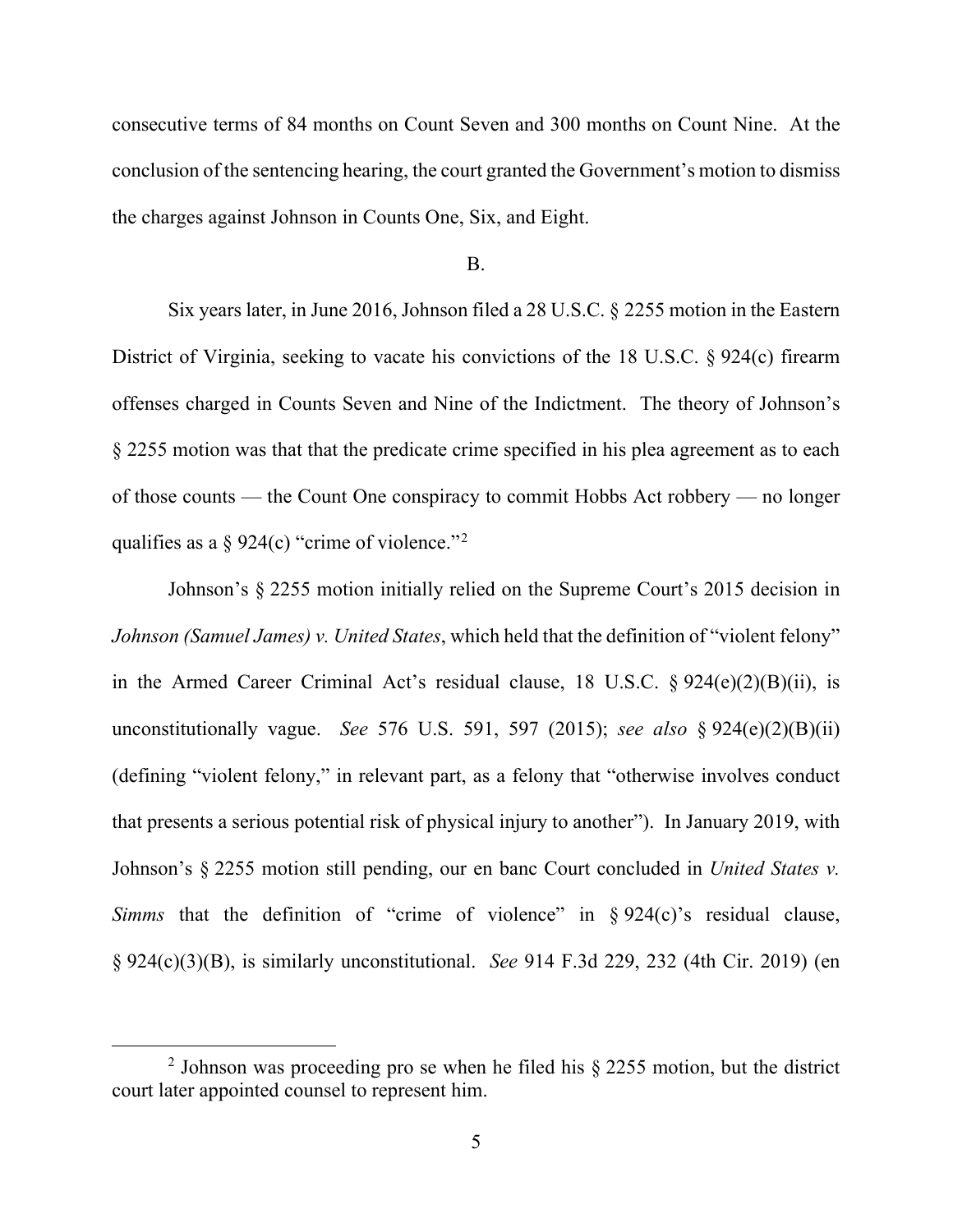banc); *see also* § 924(c)(3)(B) (defining "crime of violence" as an offense "that by its nature, involves a substantial risk that physical force against the person or property of another may be used in the course of committing the offense"). Soon thereafter, in June 2019, the Supreme Court confirmed in *United States v. Davis* that the § 924(c)(3)(B) residual clause definition of "crime of violence" is unconstitutionally vague. *See* 139 S. Ct. 2319, 2323-24 (2019).

On September 27, 2019, relying on *Simms* and *Davis*, the district court granted Johnson's  $\S 2255$  motion and vacated his convictions of the  $\S 924(c)$  firearm offenses charged in Counts Seven and Nine. *See United States v. Johnson (Cordarrell)*, No. 3:09 cr-00418 (E.D. Va. Sept. 27, 2019), ECF Nos. 145 & 146 (the "§ 2255 Opinion" and the "§ 2255 Order," respectively). The court explained in its § 2255 Opinion that the Count One conspiracy to commit Hobbs Act robbery could not qualify as a predicate "crime of violence" without the  $\S 924(c)(3)(B)$  residual clause definition struck as unconstitutional by *Simms* and *Davis*. *See* § 2255 Opinion 4-6. That is because a Hobbs Act conspiracy does not satisfy § 924(c)'s remaining definition of "crime of violence," i.e., the definition in its force clause, § 924(c)(3)(A). *See id.* at 5 (relating that *Simms* "determined that conspiracy to commit Hobbs Act robbery fails to satisfy the Force Clause" (citing *Simms*, 914 F.3d at 233-34)); *see also* § 924(c)(3)(A) (defining "crime of violence" as an offense that "has as an element the use, attempted use, or threatened use of physical force against the person or property of another").

Concomitantly, the district court denied the Government's motion to dismiss Johnson's § 2255 motion on the ground that his § 924(c) convictions were nonetheless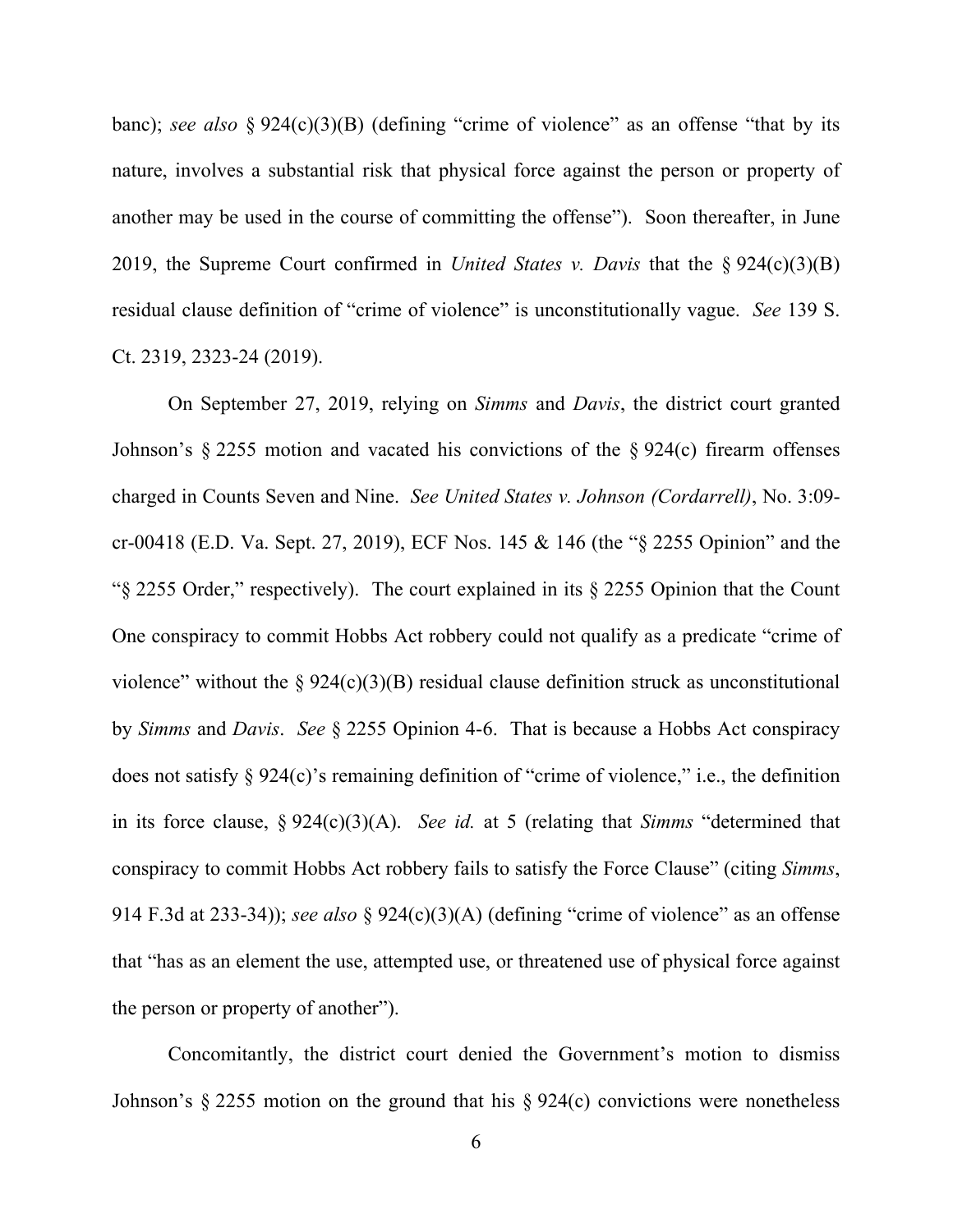predicated on valid crimes of violence — namely, the Count Six Hobbs Act robbery for Count Seven and the Count Eight Hobbs Act robbery for Count Nine. *See* § 2255 Opinion 8-9. Although the court agreed with the Government "that Hobbs Act robbery still constitutes a valid crime of violence under the Force Clause," the court faulted the Government for its choice in drafting the plea agreement "to discard Hobbs Act robbery as crime of violence predicates for the § 924(c) charges in Counts Seven and Nine." *Id.* at 8. The court also rejected the Government's argument that it could rely on the Indictment and the statement of facts attached to the plea agreement to establish that — notwithstanding the plain language of the plea agreement limiting Johnson's guilty pleas to the Count One conspiracy predicate — Johnson also pleaded guilty to the Count Six and Count Eight robbery predicates. *See id.* (explaining that the Government "fail[ed] to cite the Court to any authority whatsoever for the proposition that it [could] rely upon . . . documents outside the Plea Agreement to broaden the basis [of] the Plea Agreement").

The district court summarized that "Johnson has established that, as set forth in the Plea Agreement, his convictions [of the § 924(c) firearm offenses] were predicated solely on the conspiracy to commit Hobbs Act robbery charged in Count One." *See* § 2255 Opinion 9. And, in light of *Simms* and *Davis*, "conspiracy to commit Hobbs Act robbery is not a viable crime of violence for a conviction under § 924(c)." *Id.* Accordingly, by its attendant § 2255 Order, the court denied the Government's motion to dismiss; granted Johnson's § 2255 motion; vacated Johnson's two § 924(c) convictions, as well as the related sentences; and ordered Johnson's release from confinement.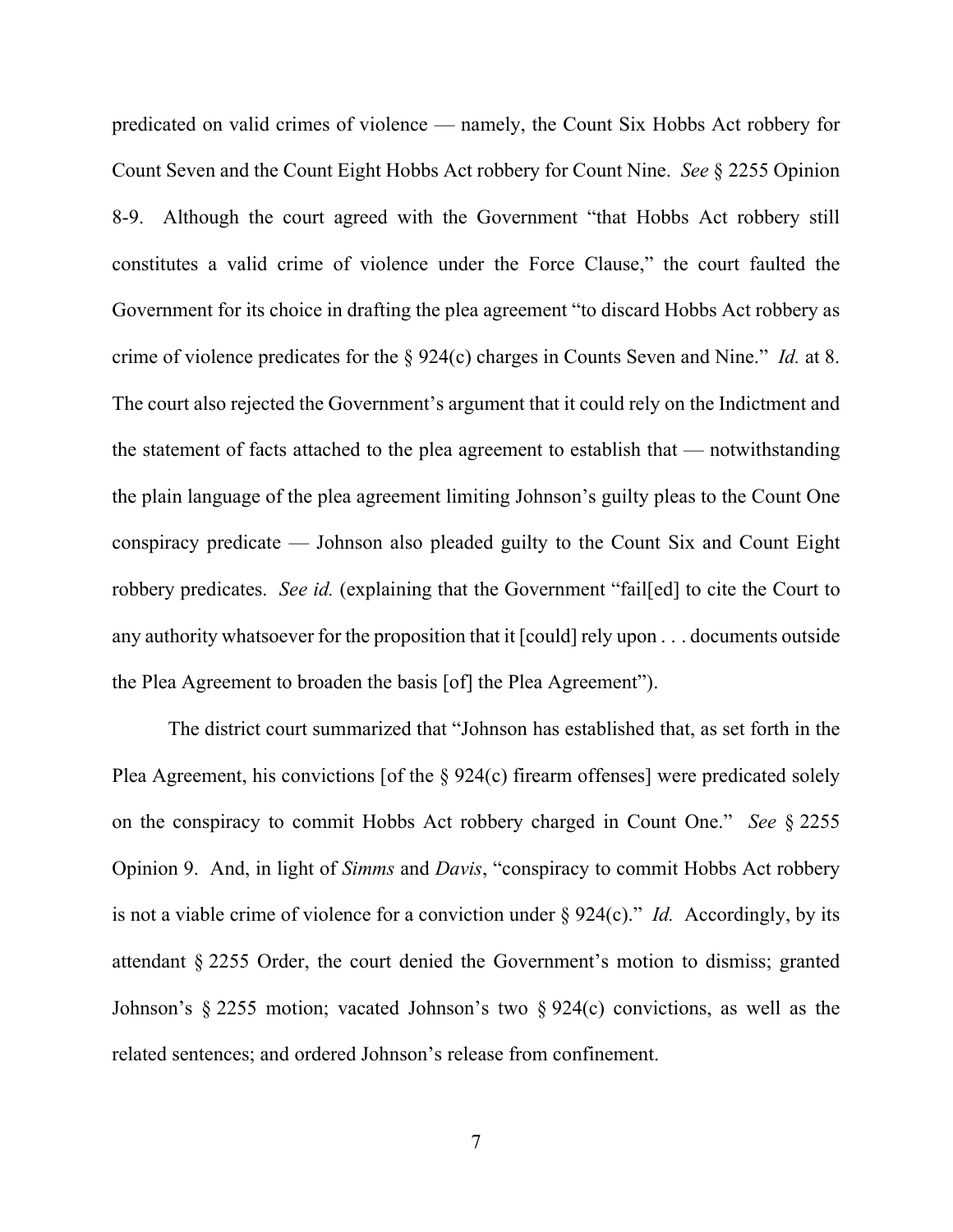On the same day that the § 2255 Order was entered (September 27, 2019), the Government sought an arrest warrant against Johnson on Counts Seven and Nine of the Indictment and indicated an intent to reprosecute him on those 18 U.S.C. § 924(c) charges on the theory that his predicate crimes of violence were the Hobbs Act robberies charged in Counts Six and Eight. *See United States v. Johnson (Cordarrell)*, No. 3:09-cr-00418 (E.D. Va. Sept. 27, 2019), ECF No. 147. In so doing, the Government asserted that the § 2255 Order "was not a judgment of acquittal" and that the charges in Counts Seven and Nine "remain valid and now unresolved." *Id.* at 2. The magistrate judge promptly approved the arrest warrant "[f]or good cause shown." *See United States v. Johnson (Cordarrell)*, No. 3:09-cr-00418 (E.D. Va. Sept. 27, 2019), ECF No. 148.

Within the next week, Johnson filed in the district court a motion to dismiss the arrest warrant, quickly followed by an amended motion to dismiss the arrest warrant combined with a motion for an order precluding the Government from further prosecution. Johnson advanced several theories as to why there was no legal basis on which the court could issue the arrest warrant and the Government could reprosecute him, including that further prosecution would violate the plea agreement. Relevant to this appeal, Johnson argued that his reprosecution on Counts Seven and Nine would contravene the Double Jeopardy Clause of the Fifth Amendment.

In response, the Government renewed its contention that Johnson had pleaded guilty to the Count Six and Count Eight Hobbs Act robbery predicates for Counts Seven and Nine, and it defended the arrest warrant primarily on that basis. Alternatively, the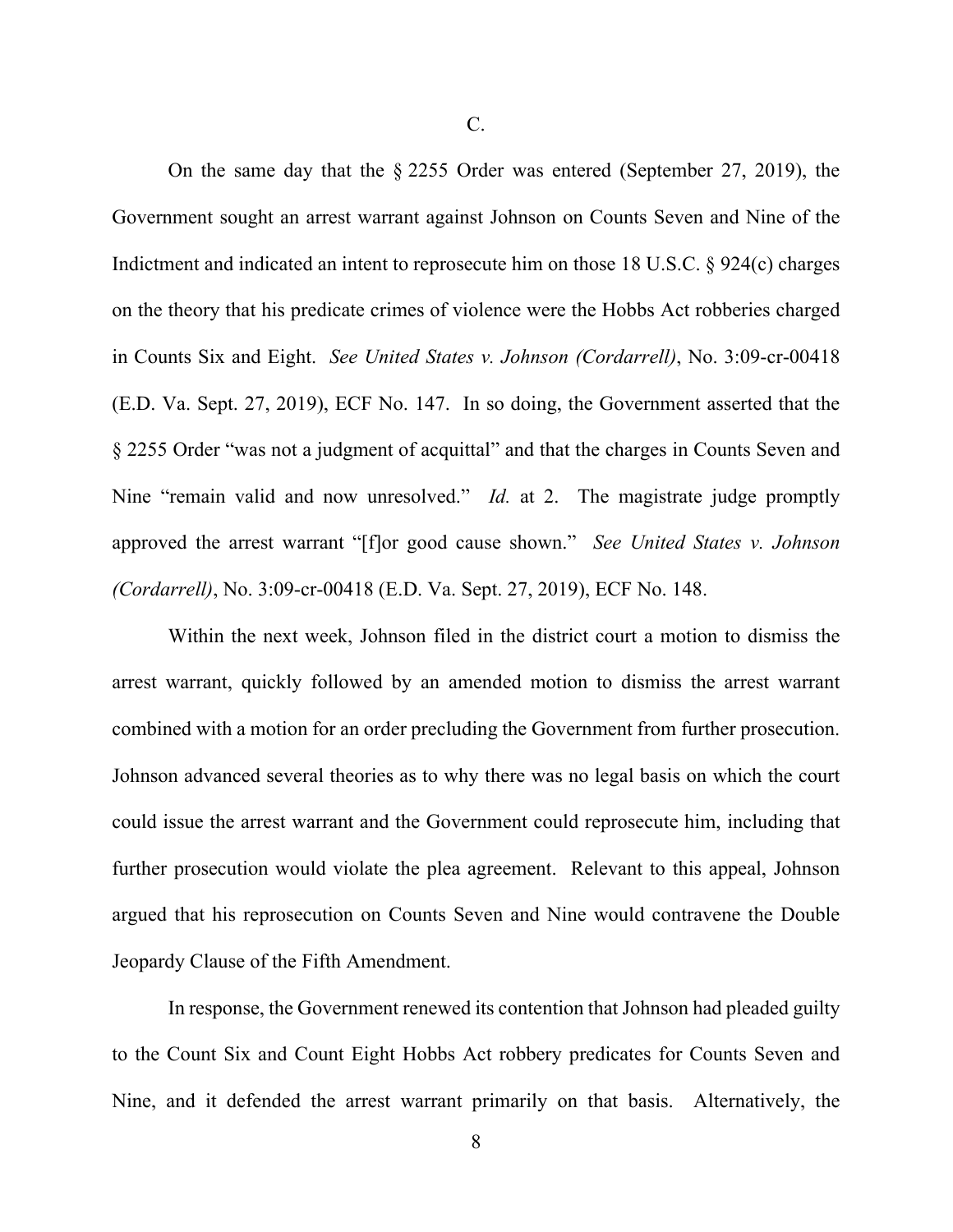Government asserted that it could reprosecute Johnson on Counts Seven and Nine without violating the plea agreement or the Double Jeopardy Clause. In the event reprosecution was necessary, the Government filed a motion to reinstate all charges previously dismissed pursuant to the plea agreement, which the Government identified as Counts One, Six, and Eight, plus Counts Seven and Nine to the extent predicated on Counts Six and Eight. *See*  18 U.S.C. § 3296(a) (outlining circumstances in which court must reinstate charges dismissed pursuant to plea agreement upon vacatur of guilty plea).

On October 16, 2019, the district court entered a stay of Johnson's release from confinement under the § 2255 Order and conducted a hearing on the parties' pending motions. Thereafter, on November 22, 2019, the district court issued the memorandum opinion and order from which Johnson now appeals, specifically as to the court's denial of his double jeopardy claim. *See United States v. Johnson (Cordarrell)*, No. 3:09-cr-00418 (E.D. Va. Nov. 22, 2019), ECF Nos. 192 & 193 (the "Double Jeopardy Opinion" and the "Double Jeopardy Order," respectively).<sup>[3](#page-8-0)</sup>

In rulings that are not presently subject to our review, and for reasons explained in its Double Jeopardy Opinion, the district court rejected the Government's renewed contention that Johnson pleaded guilty to the Count Six and Count Eight predicates for Counts Seven and Nine. *See* Double Jeopardy Opinion 6-10. The court agreed with the Government, however, that it was proper under § 3296 to reinstate all charges of the

<span id="page-8-0"></span> $3$  The Double Jeopardy Opinion has been published and can be found at 420 F. Supp. 3d 462 (E.D. Va. 2019).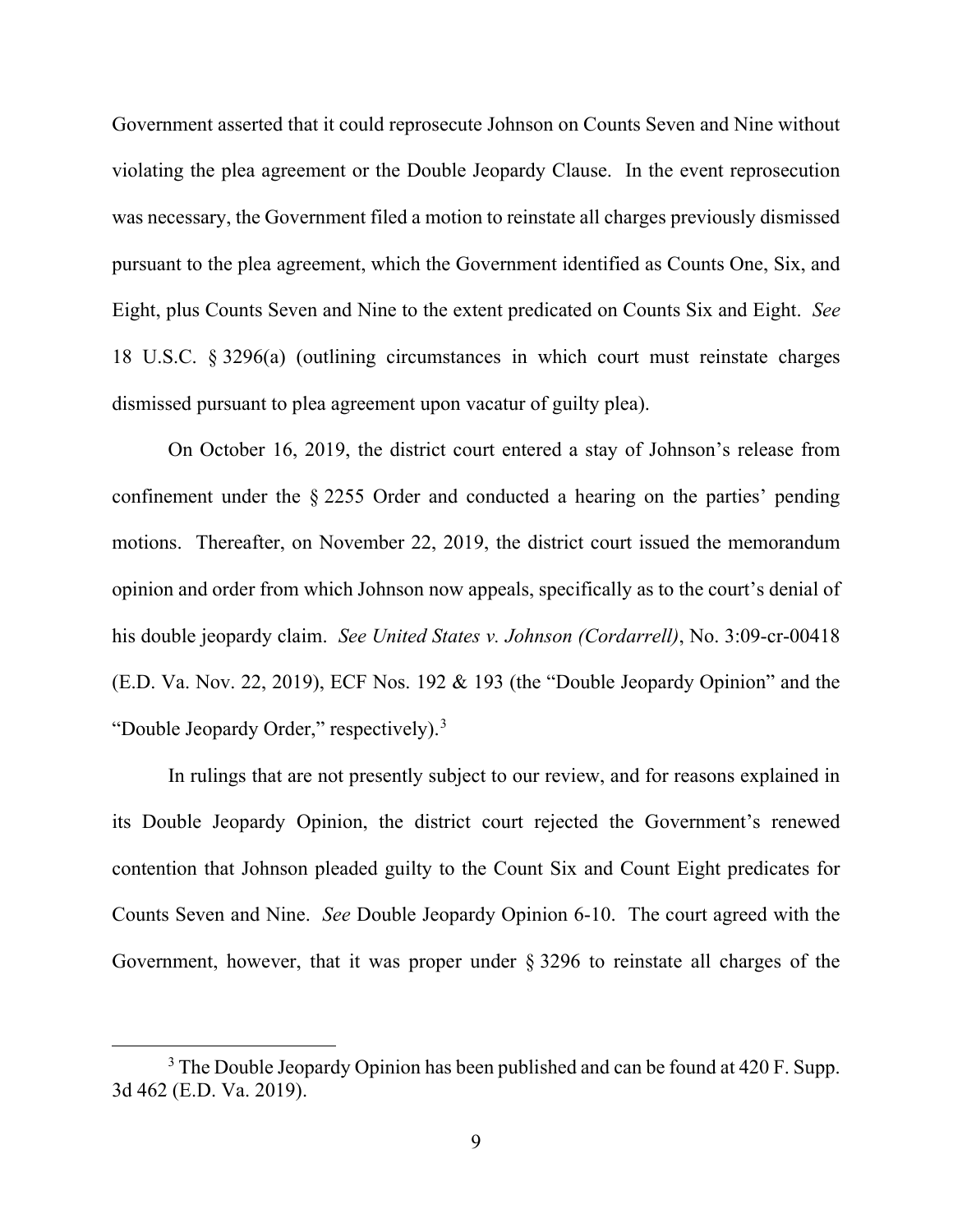Indictment that had been dismissed pursuant to the plea agreement. *Id.* at 10-20. The court also agreed with the Government that those charges included Counts One, Six, and Eight, as well as Counts Seven and Nine to the extent predicated on Counts Six and Eight. *Id.* at 19-20. In resolving to reinstate the previously dismissed charges, the court rejected Johnson's argument that further prosecution would violate the plea agreement. *Id.* at 12- 19.

With respect to the ruling that is now before us — the district court's denial of Johnson's claim that reprosecution on Counts Seven and Nine would contravene the Double Jeopardy Clause — the court relied on our decision in *United States v. Green*, 139 F.3d 1002 (4th Cir. 1998). *See* Double Jeopardy Opinion 17-18. The court first cited *Green* for the proposition that "[t]he Double Jeopardy Clause does not preclude prosecution of the offenses to which [the defendant] did not plead guilty." *See Green*, 139 F.3d at 1004. Of especial significance to Counts Seven and Nine, the court then invoked *Green*'s holding that the Double Jeopardy Clause is no bar to reprosecution of an offense to which the defendant pleaded guilty but later obtained vacatur of his plea "not based on his innocence but on error pertaining to the elements of his offense." *Id.* (reasoning that because vacatur of a plea in such circumstances "is akin to a reversal for trial error," the defendant's "retrial does not reflect the evils at which the Double Jeopardy Clause is aimed").

As the district court saw it, by vacating Johnson's convictions of the  $\S 924(c)$ offenses alleged in Counts Seven and Nine, the § 2255 Order had "effectively vacated" Johnson's guilty pleas to those offenses. *See* Double Jeopardy Opinion 12. And Johnson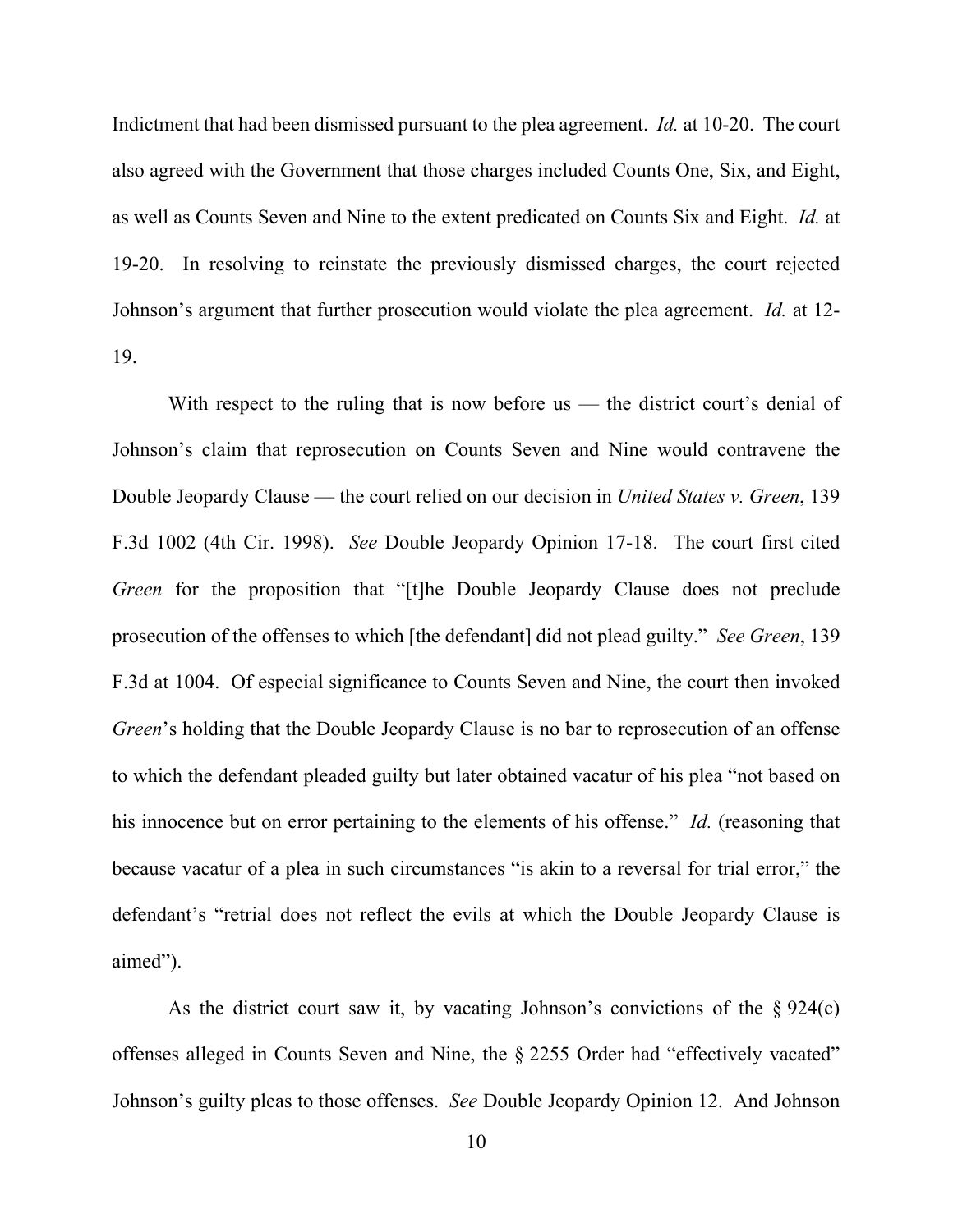had obtained the vacatur of his guilty pleas based on the type of error — error pertaining to the elements of the charged § 924(c) offenses — that *Green* ruled does not implicate the Double Jeopardy Clause. *Id.* at 17-18. The court therefore found no merit to Johnson's double jeopardy claim.

Finally, by its Double Jeopardy Order, the district court granted Johnson's amended motion to dismiss the arrest warrant; denied Johnson's motion for an order precluding the Government from further prosecution; granted the Government's motion to reinstate all previously dismissed charges, including Counts Seven and Nine to the extent predicated on Counts Six and Eight; and lifted the stay of Johnson's release from confinement under the § 2255 Order. *See* Double Jeopardy Order 1-2. The court explained that although Johnson "would otherwise be released from custody pursuant to this Court's decision dismissing the arrest warrant, [he] shall remain in custody pursuant to this Court's decision that all previously dismissed counts of the [Indictment] shall be reinstated." *Id.* at 2 (emphasis omitted).

#### D.

Johnson timely noted this appeal on November 25, 2019, challenging solely the district court's denial of his claim that his reprosecution on Counts Seven and Nine would contravene the Double Jeopardy Clause. We possess jurisdiction pursuant to the collateral order doctrine. *See United States v. Jefferson*, 546 F.3d 300, 309 (4th Cir. 2008) (recognizing that "[t]he rights that have been deemed sufficient for a collateral-order appeal in a criminal proceeding [include] the right not to be placed in double jeopardy" (citing *Abney v. United States*, 431 U.S. 651, 659-60 (1977))); *see also Cohen v. Beneficial Indus.*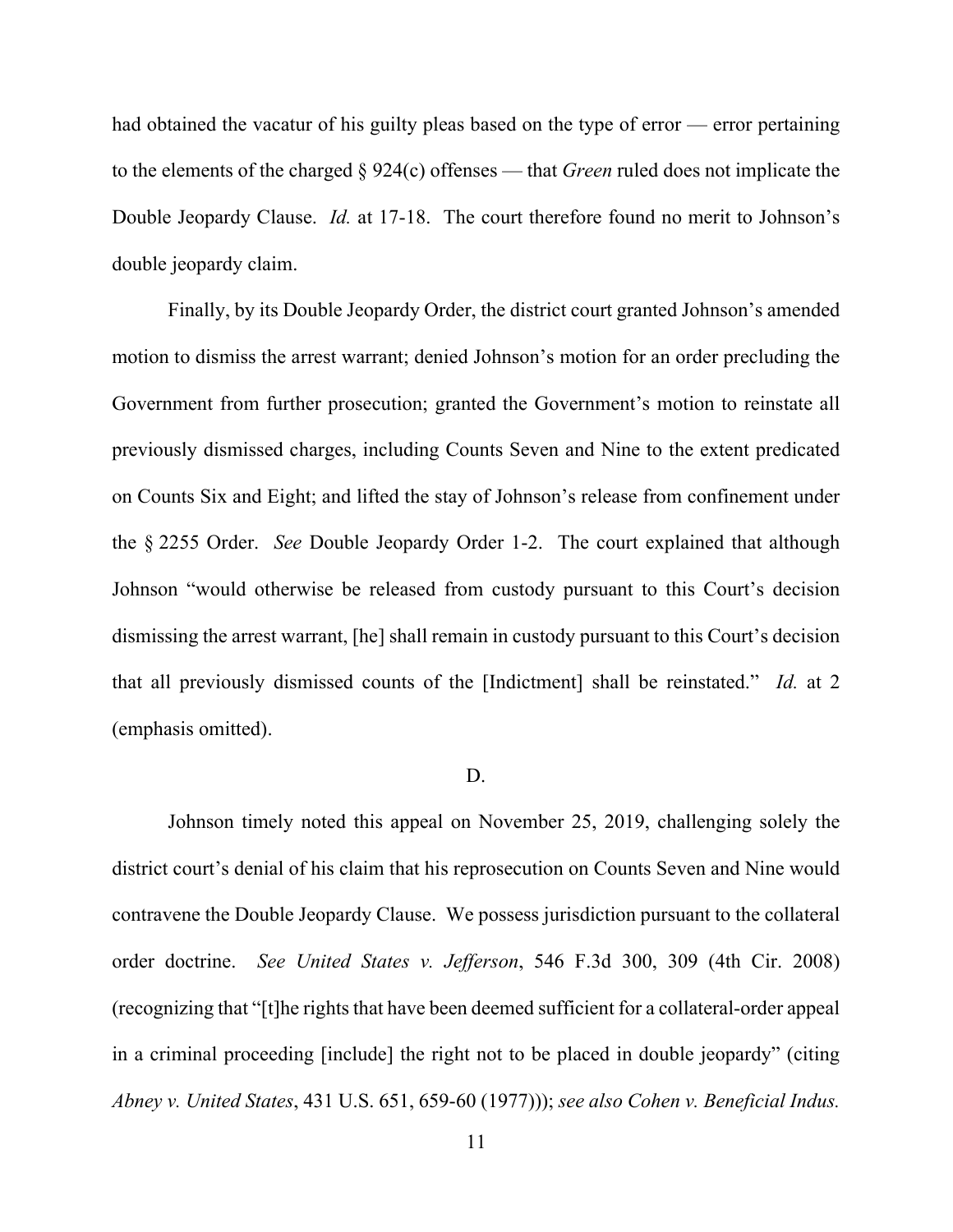*Loan Corp.*, 337 U.S. 541, 546 (1949) (limiting jurisdiction under the collateral order doctrine to a "small class [of decisions] which finally determine claims of right separable from, and collateral to, rights asserted in the action, too important to be denied review and too independent of the cause itself to require that appellate consideration be deferred until the whole case is adjudicated").<sup>[4](#page-11-0)</sup>

### II.

We review de novo a district court's denial of a claim of double jeopardy. *See United States v. Goodine*, 400 F.3d 202, 206 (4th Cir. 2005). Pursuant to the Fifth Amendment's Double Jeopardy Clause, no person shall "be subject for the same offence to be twice put in jeopardy of life or limb." *See* U.S. Const. amend. V. A double jeopardy claim generally turns on whether the defendant was acquitted of the charge at issue, for the Supreme Court has long recognized that a "verdict of acquittal [is] final, and [cannot] be reviewed, on error or otherwise, without putting [the defendant] twice in jeopardy, and thereby violating the [Double Jeopardy Clause]." *See Ball v. United States*, 163 U.S. 662, 671 (1896).

In its 2013 decision in *Evans v. Michigan*, the Court discussed the characteristics and differing double jeopardy consequences of acquittals (which bar reprosecution) and

<span id="page-11-0"></span><sup>4</sup> On December 9, 2019, the district court entered a stay of Johnson's criminal proceedings pending our disposition of this collateral order appeal. Thereafter, on December 20, 2019, the Government noted its own appeal from the Double Jeopardy Order, as well as the § 2255 Order. The Government subsequently sought to voluntarily dismiss its appeal, however, and we granted its motion to do so.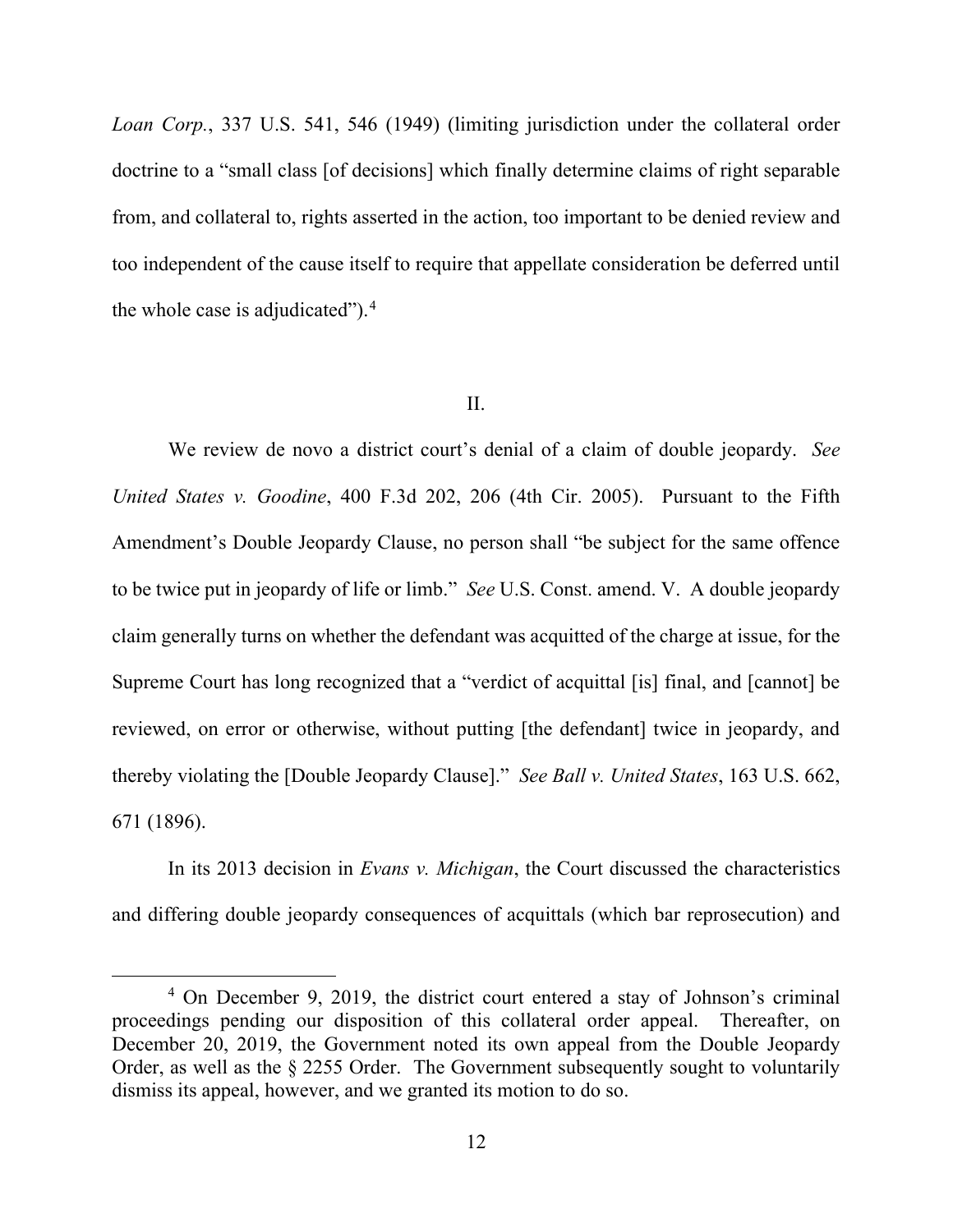procedural dismissals (which don't). *See* 568 U.S. 313, 318-20 (2013). As *Evans* explained, the Court's "cases have defined an acquittal to encompass any ruling that the prosecution's proof is insufficient to establish criminal liability for an offense." *Id.* at 318. "Thus an acquittal includes a ruling by the court that the evidence is insufficient to convict, a factual finding that necessarily establishes the criminal defendant's lack of criminal culpability, and any other ruling which relates to the ultimate question of guilt or innocence." *Id.* at 319 (alterations and internal quotation marks omitted). Such a substantive ruling engenders "a defendant's expectation of repose" and "concludes proceedings absolutely." *Id.*

By contrast, "[p]rocedural dismissals include rulings on questions that are unrelated to factual guilt or innocence, but which serve other purposes, including a legal judgment that a defendant, although criminally culpable, may not be punished because of some problem like an error with the indictment." *See Evans*, 568 U.S. at 319 (internal quotation marks omitted). Reprosecution following a procedural dismissal "does not pose the same concerns" as reprosecution after an acquittal, "because no expectation of finality attaches to a properly granted mistrial." *Id.* at 319-20.

Here, Johnson premises his double jeopardy claim on the proposition that  $-$  in vacating his convictions of the 18 U.S.C. § 924(c) firearm offenses charged in Counts Seven and Nine of the Indictment — the  $\S 2255$  Order constituted an acquittal. Although precedent of this Court compels the conclusion that the vacatur of Johnson's  $\S 924(c)$ convictions was instead a mere procedural dismissal, Johnson insists that our precedent has been abrogated by the Supreme Court's *Evans* decision. That is so, according to Johnson,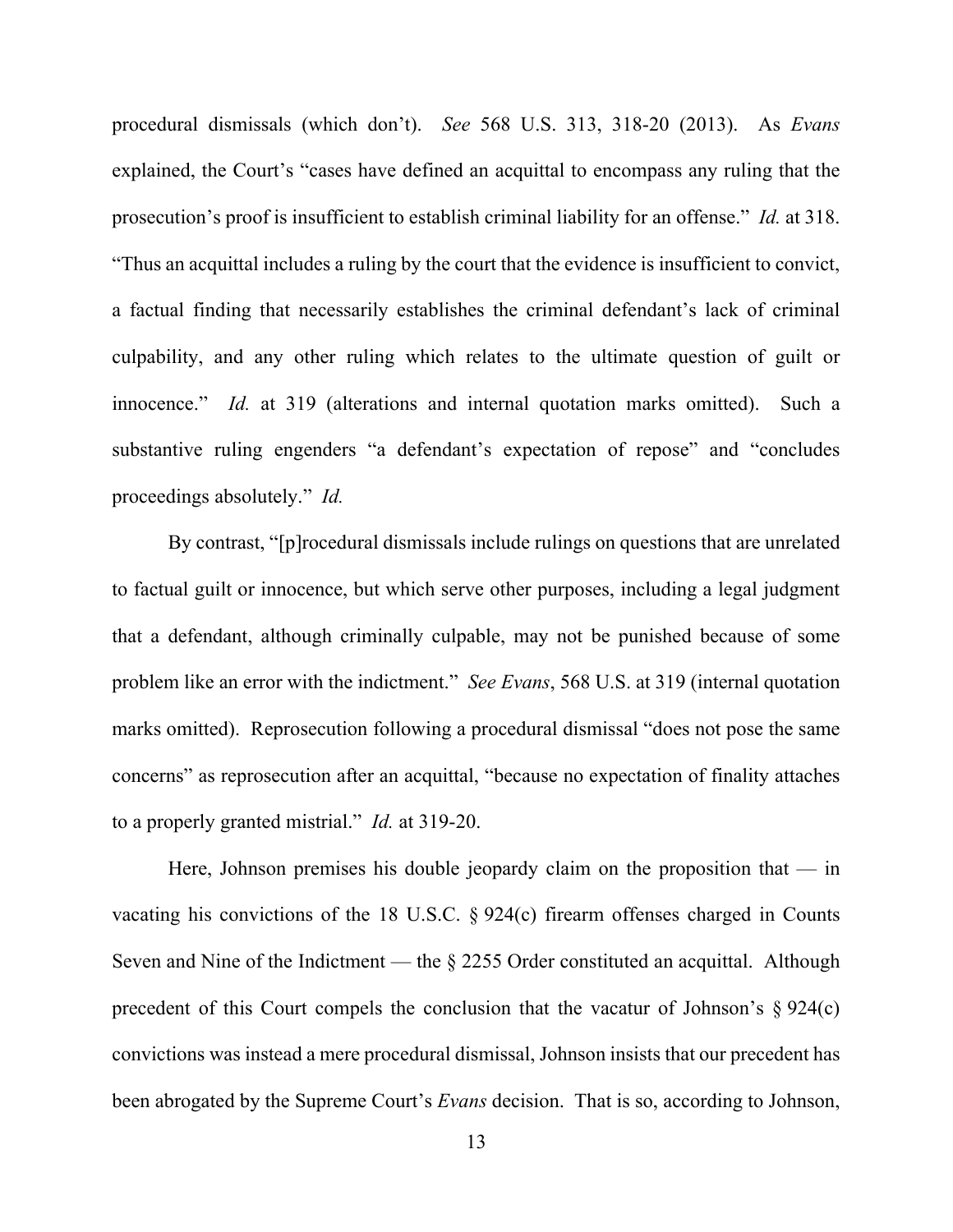because "[t]he *Evans* Court found that for double jeopardy purposes, an acquittal is defined broadly, and includes any ruling that goes to culpability." *See* Br. of Appellant 20. In other words, Johnson contends that *Evans* treats as equal rulings based on factual innocence and those premised on legal innocence; because both types of rulings go to the defendant's culpability, they both qualify as acquittals.

We disagree, however, with Johnson's reading of *Evans.* Simply put, that interpretation is incompatible with the *Evans* Court's recognition that acquittals relate to "factual guilt or innocence" and procedural dismissals do not. *See* 568 U.S. at 319 (specifying that "[p]rocedural dismissals include rulings on questions that are unrelated to factual guilt or innocence" (internal quotation marks omitted)). As such, *Evans* does not abrogate our relevant precedent, which includes *United States v. Green*, 139 F.3d 1002 (4th Cir. 1998), and *United States v. Ford*, 703 F.3d 708 (4th Cir. 2013).

As heretofore discussed, the district court relied on *Green* in denying Johnson's double jeopardy claim. There, the defendant Green had pleaded guilty to a § 924(c) firearm offense, but that plea was subsequently vacated because of a post-plea change in law rendered by the Supreme Court's decision in *Bailey v. United States*, 516 U.S. 137 (1995) (holding that Government must show active employment of firearm to support § 924(c) conviction). *See Green*, 139 F.3d at 1003. The Government reindicted Green on an identical § 924(c) charge, and Green unsuccessfully moved in the district court to dismiss the indictment under the Double Jeopardy Clause. *Id.* On appeal, we found no merit to Green's double jeopardy claim for reasons including that he had not been acquitted of the original § 924(c) charge, as his challenge to "the sufficiency of his plea was not based on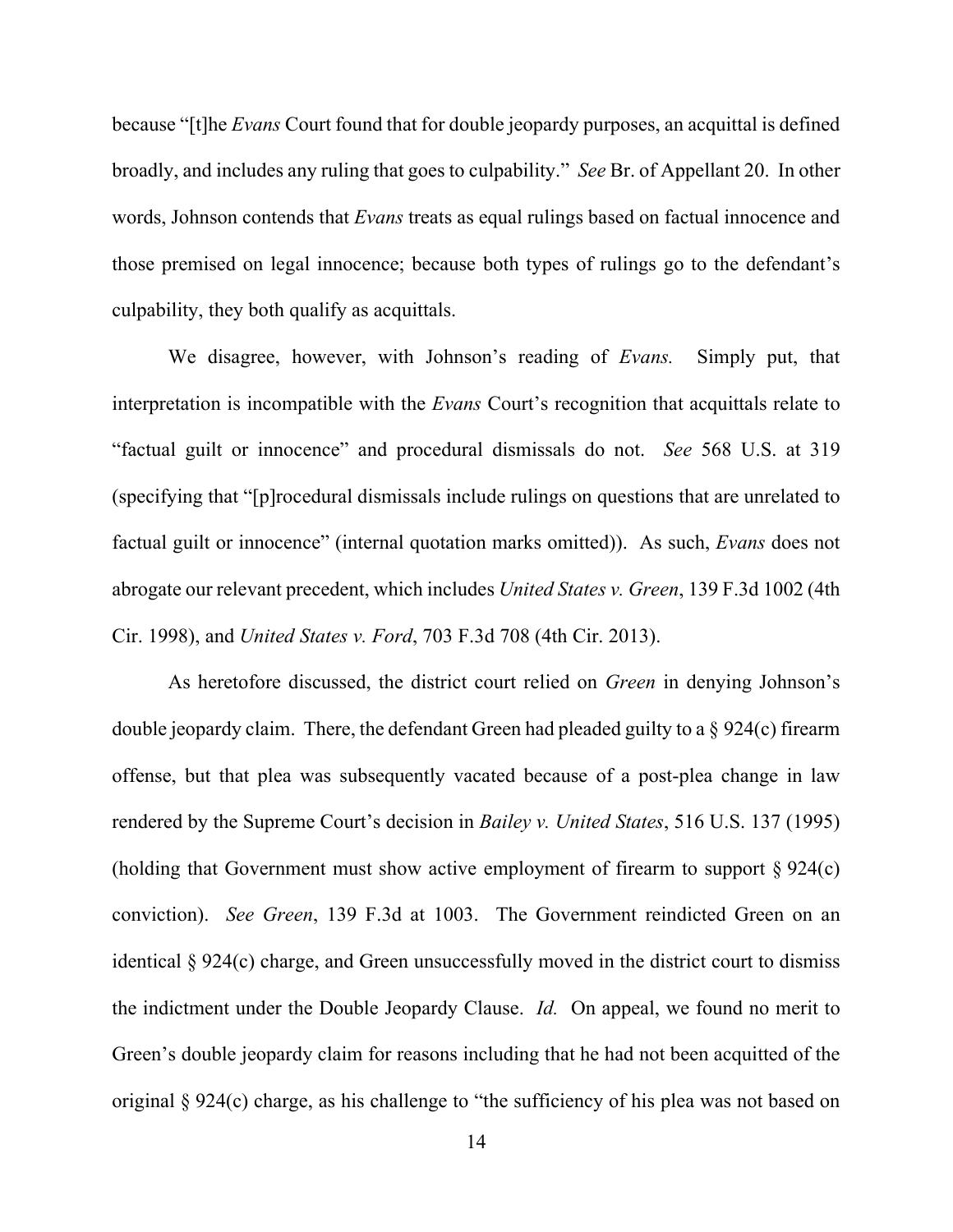his innocence but on error pertaining to the elements of his offense." *Id.* at 1004. We explained that vacatur of Green's plea "based on *Bailey* is akin to a reversal for trial error" and thus "his retrial does not reflect the evils at which the Double Jeopardy Clause is aimed." *Id.*

Similarly, in *Ford*, the defendant Ford had been convicted by a jury of an 18 U.S.C.  $\S 922(g)(1)$  offense for being a felon in possession of a firearm, but we vacated that conviction as a result of our post-trial decision in *United States v. Simmons*, 649 F.3d 237 (4th Cir. 2011) (en banc) (changing how we determine whether prior offense qualifies as felony). *See Ford*, 703 F.3d at 709. On remand, the Government sought to retry Ford on the  $\S 922(g)(1)$  charge, the district court denied Ford's claim that his retrial would contravene the Double Jeopardy Clause, and Ford then entered a conditional guilty plea and appealed. *Id.* at 710. We affirmed the denial of Green's double jeopardy claim on the ground that the reversal of his prior conviction "because of a post-trial change in law" "was analogous to one for procedural error and therefore did not bar retrial." *Id.*

Pursuant to our precedent, we are constrained to conclude that the vacatur of Johnson's § 924(c) convictions constituted a procedural dismissal, and not an acquittal. That is because the vacatur was unrelated to Johnson's factual innocence. Rather, the vacatur was premised on the change of law wrought by *United States v. Simms*, 914 F.3d 229 (4th Cir. 2019) (en banc), and *United States v. Davis*, 139 S. Ct. 2319 (2019) (invalidating "crime of violence" definition in § 924(c)'s residual clause as unconstitutionally vague). Accordingly, we agree with the district court that Johnson can